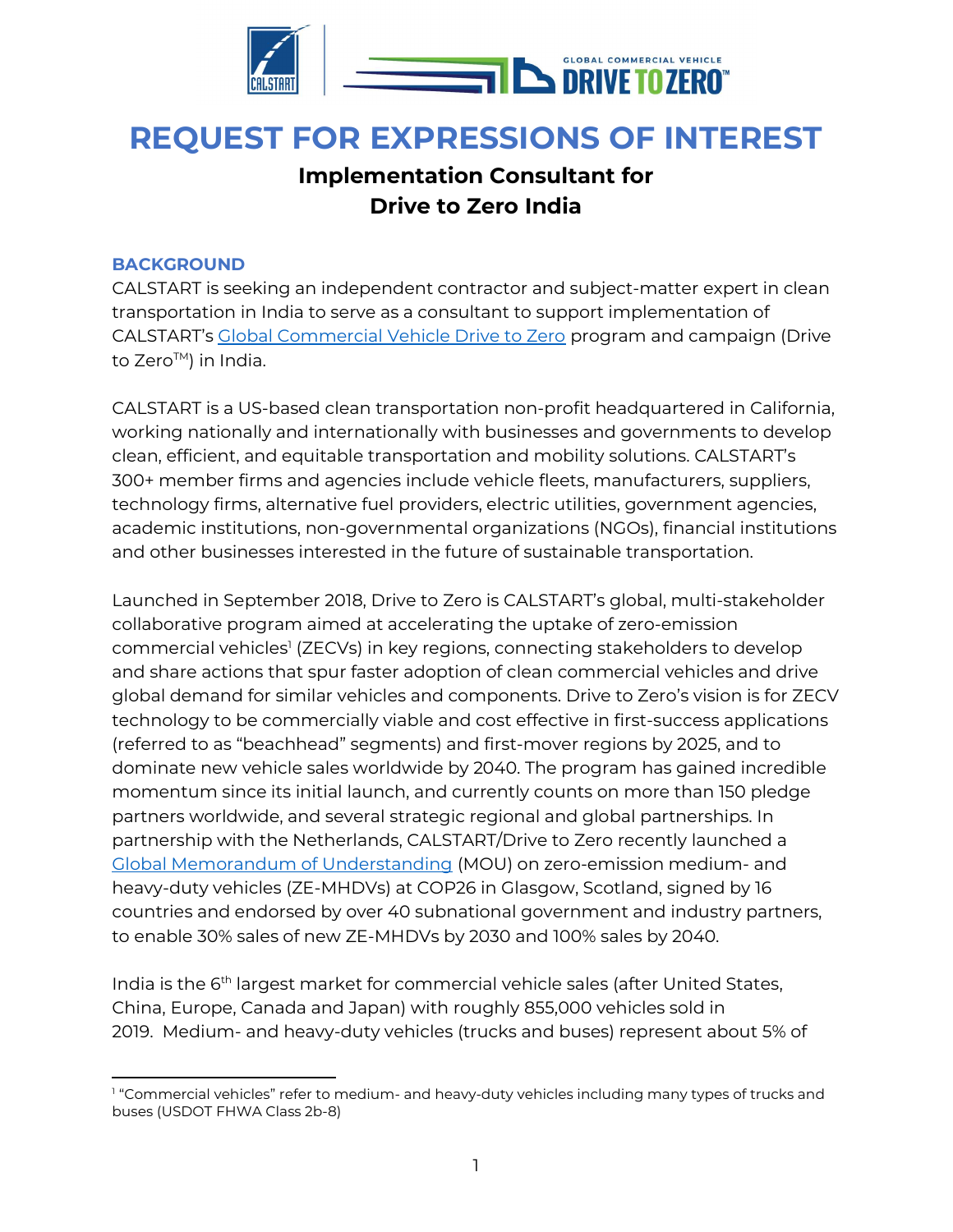

the on-road fleet, but consume roughly 70% of on-road fuel and emit over 70% of onroad particulates that negatively affect air pollution and human health. Promoting ZE-MHDT adoption thus represents an effective target for emission control. Progress in this area will help India achieve three of its national priorities, namely air quality, energy security, and industrial competitiveness, in addition to supporting its greenhouse gas emissions targets established under the Paris Accord.

### DRIVE TO ZERO INDIA OBJECTIVES

Drive to Zero India aims to accelerate the growth of ZECVs in India, aligned with the global vision that ZE technology will be commercially viable and cost competitive by 2025 in beachhead segments and regions, achieve 30% new vehicle sales by 2030, and 100% new sales by 2040 across all vehicle segments and regions.

In 2021, CALSTART/Drive to Zero initiated program activities in India, with a focus on identifying strategic partners, conducting an industry assessment and roadmap, and developing Drive to Zero India's work plan. In its first year, the Drive to Zero India initiative introduced Drive to Zero's theory of change by engaging broadly with NGO, industry, and government stakeholders; completed an in-depth industry assessment and roadmap for zero-emission trucks and buses; and secured Telangana's endorsement of the Global MOU. Building on this foundation, Drive to Zero India is now focused on accelerating ZECV deployment in India with the following three objectives in 2022-23:

- 1. Engage Indian state and central governments in Global MOU implementation and support the development of strong ZECV policies and regulations, with the aim of increasing ZE-MHDV manufacturing and deployment within leading states;
- 2. Identify first-success applications for ZE-MHDTs and develop an Indian "beachhead" strategy to accelerate ZECV technology implementation;
- 3. Deepen industry engagement with both Indian and global industry stakeholders and mobilize industry support for both ZECV policy development and ZECV technology implementation.

#### IMPLEMENTATION CONSULTANT RESPONSIBILITIES

To support the implementation of the Drive to Zero India work plan, CALSTART is seeking an independent contractor based in India with relevant subject matter expertise and a strong network of established government and industry relationships. We are looking for a highly motivated self-starter to support all aspects of Drive to Zero India implementation, including but not limited to the following tasks:

Develop and manage partnerships with government and industry stakeholders